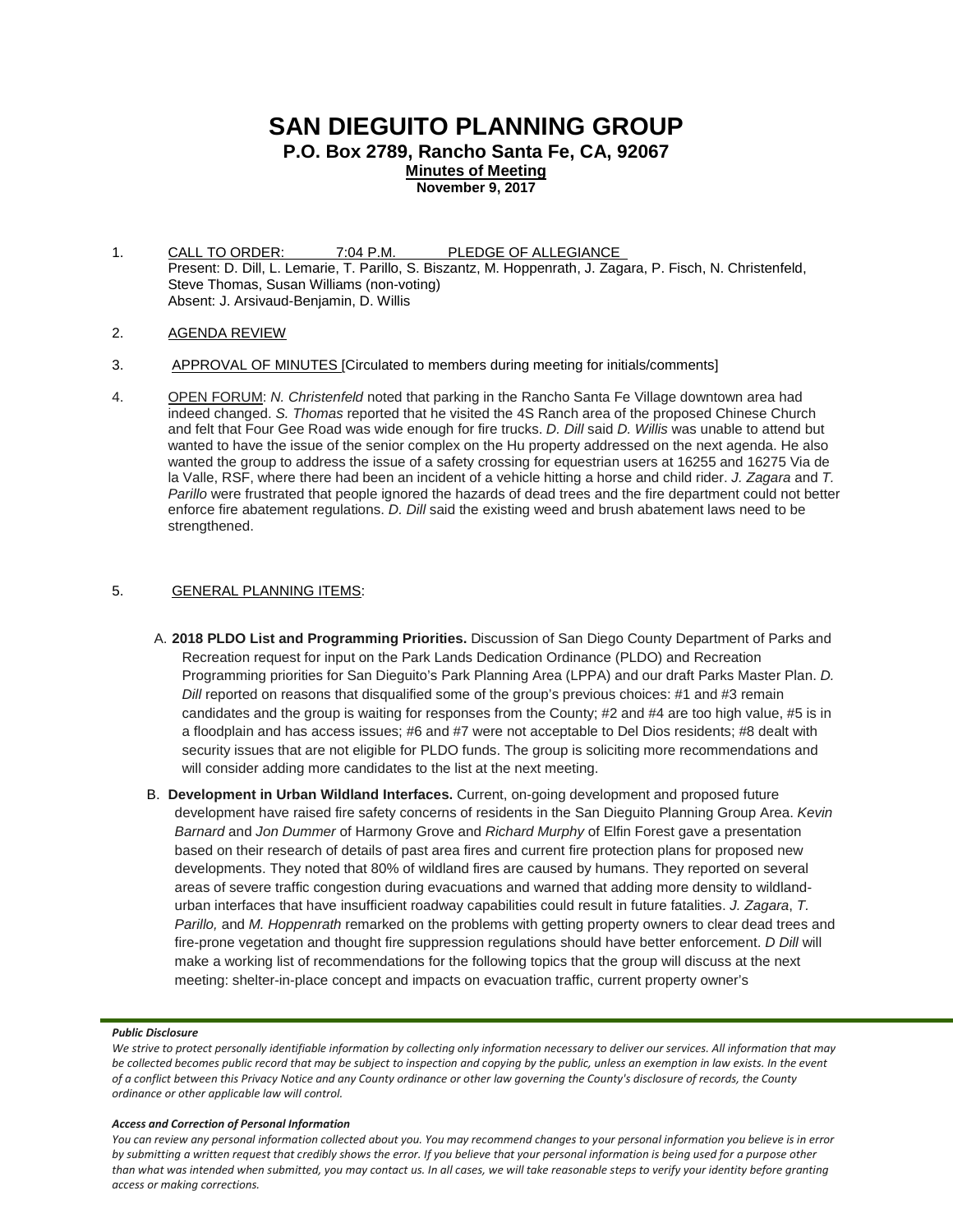responsibilities, increasing depth of fuel modifications zone, and fire department responsibilities to develop evidence-based criteria for waivers of secondary access.

- C. **DRAFT Unified Services Area Plan** review and comment. HHSA, Medical Care Services Division, EMS, has posted a report called "Improving Emergency Medical Services in San Diego County" for a 30-day comment period. This document proposes to operationally unify and improve back country ground ambulance service. The proposal also seeks to collect 7 currently undesignated areas of the county into existing ground ambulance service areas for oversight and administration. The document can be located on the County EMS Website at: [www.sandiegocountyems.com.](http://www.sandiegocountyems.com/) EMS will hold four forums so that the public may ask questions and/or to discuss the report with EMS program administrators. The dates for these forums are listed on the website. *Possible ambulance rides would cost 24 percent more in portions of San Dieguito (Harmony Grove and Elfin Forest) and longer response time requirements could occur under policy changes.* EMS is advising stakeholders of this posting and the opening of the comment period as of Friday, October 13, 2017. *Continued to Dec. 14th*
- D. **Request DPW Study of Parking Moratorium on Harmony Grove Road.** The success of the Elfin Forest Recreational Reserve has created overflow parking of reserve visitors on to Harmony Grove Road. No parking zones on Harmony Grove Road at the reserve entrance has displaced parked cars to other areas of Harmony Grove Road exacerbating the situation. D. Dill suggested DPW study current shoulder conditions along Harmony Grove Road from Kauana Loa Drive to Via Ambiente.

**Motion:** By D. Dill, **second** by N. Christenfeld to approve comment letter to DPW **Vote:**  $ayes = 9$   $nos = 0$   $abstain = 0$ 

# 6. MAJOR PROJECTS AND LAND USE ITEMS:

- A. **PDS2016-TPM-21243, APN 265-260-20-00**. Tentative parcel map proposal to split existing 9.32 acre lot into 2 lots. Existing property contains ~13,000 sf main house and ~2,100 sf guest house. Application would provide a 2.86 acre lot with grading and utilities near existing guest house. 18181 Via Roswitha, Rancho Santa Fe. Owner: Thomas Powell; Applicant's representative: Matt De Vincenzo, 858-597-2001; PDS Planner: Don Kraft, 858-694-3856; SDPG member: Tim Parillo[, 415-238-6961.](tel:415-238-6961) *Matt De Vincenzo* of Leppertt Engineering Corp representing the applicant reviewed project details and the exemption from a CEQA analysis. *Kevin Sullivan*, attorney representing a home owner adjacent to the project property, detailed their concerns. Given the history of submitted applications with removal of existing units and construction of a building pad, he felt the ultimate intent is to build a larger homesite. Construction of a building pad would require grading and more studies. Such piecemeal development is not allowed by CEQA because it may underestimate impacts and could avoid adequate mitigation. Group wished to have more input from the County, possibly including the scoping letter. *T. Parillo* will discuss issues with County planner and group will revisit project at a later date.
- B. **DPS2017-VAR-17-010 Mullen Residence Discretionary Permit Variance.** Actual lot size is 0.75 acres instead of 2-acre as stated in October agenda item 6K. Review to determine whether a re-vote is necessary. Proposed 5166 sf house including garages, guest house, porches and verandas located on

## *Public Disclosure*

#### *Access and Correction of Personal Information*

*You can review any personal information collected about you. You may recommend changes to your personal information you believe is in error by submitting a written request that credibly shows the error. If you believe that your personal information is being used for a purpose other than what was intended when submitted, you may contact us. In all cases, we will take reasonable steps to verify your identity before granting access or making corrections.*

*We strive to protect personally identifiable information by collecting only information necessary to deliver our services. All information that may be collected becomes public record that may be subject to inspection and copying by the public, unless an exemption in law exists. In the event of a conflict between this Privacy Notice and any County ordinance or other law governing the County's disclosure of records, the County ordinance or other applicable law will control.*